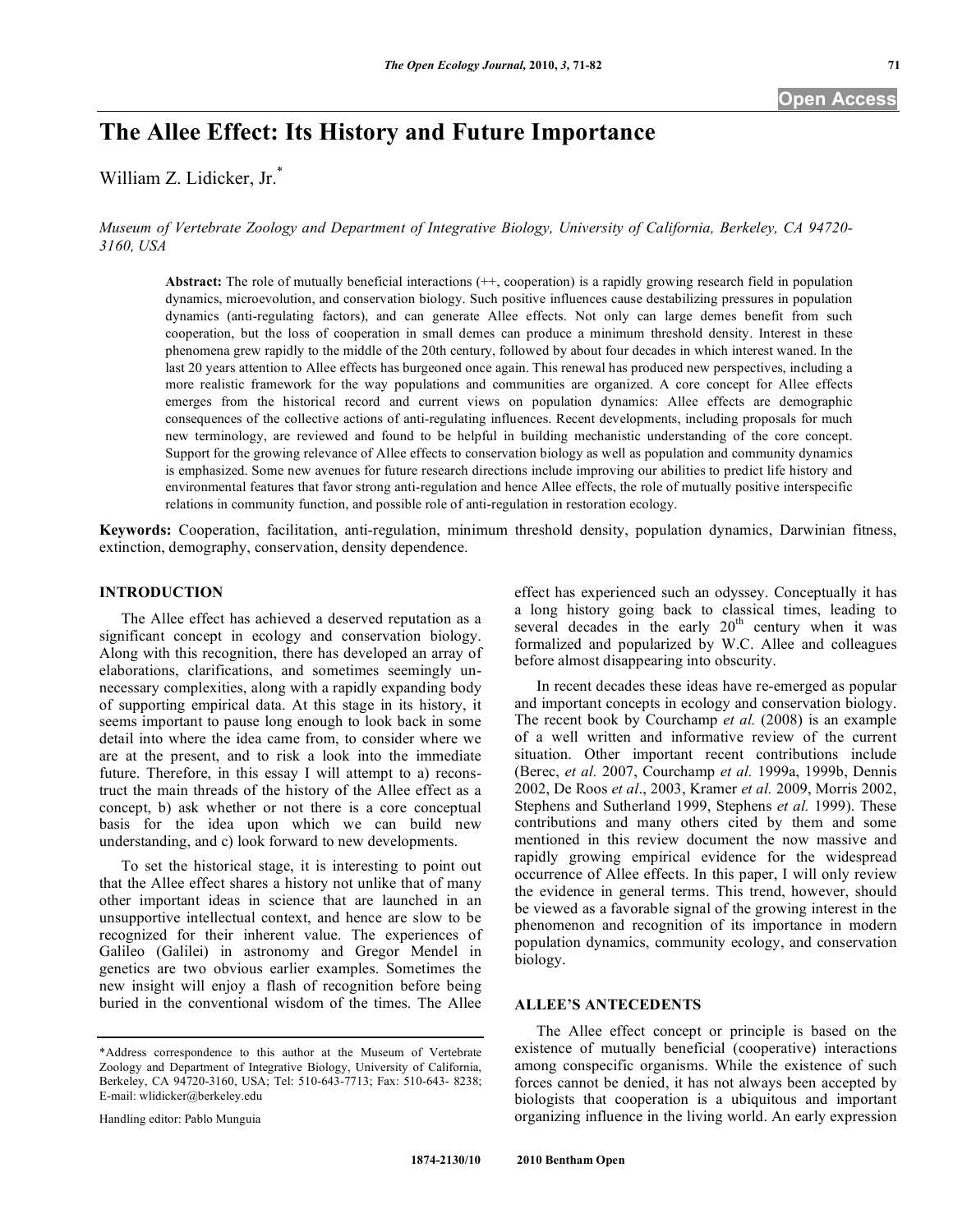of the general importance of cooperation has been attributed to the Greek philosopher Empedocles who in the  $5<sup>th</sup>$  century BC proffered the view that cooperation and struggle (love and hate) were two balancing forces which interacted with the four basic elements (fire, earth, air, water) to form organisms and alter them over time to make them more perfect (cited in Allee 1951, p. 7). The intellectual history that explores the extent and meaning of organisms helping each other is complex, intertwined with many philosophical and social issues, and is clearly beyond the scope of this paper. Suffice it to say that ecology is undergoing a revolution of increasing recognition of the importance and ubiquity of cooperative (mutually beneficial) interactions among organisms, both within and between species, both directly and indirectly, and both actively and passively (Boucher 1985, Keddy 1990, Dugatkin 1997, Kozo-Polyansky *et al.* 2010, White & Torres 2009). This development is an essential substrate for the growing awareness and recognition of Allee effects.

Our historical vignette resumes with Charles Darwin who was very much aware of the importance of positive interactions. He pondered the evolution of sociality in insects, and worried that his notions of "struggle" and intense competition for survival would obscure the importance of cooperation. He explained, for example, that "Those communities which included the greatest number of the most sympathetic members would flourish best, and rear the greatest number of offspring" (quoted in Kropotkin 1902, p. 2), and "I use this term [struggle for existence] in a large and metaphorical sense including dependence of one being on another …." (quoted in Allee 1951, p. 9). An early modern publication to express this view in the context of biology was that of Espinas (1877) who wrote about animal societies. A very influential, if controversial, figure was Petr Alekseevich Kropotkin (1885-1921) who in 1902 published his famous book called "Mutual Aid, a factor in evolution" which was reprinted in 1955 and again in 1972. He was an avid Darwinist whose views on the potential survival value of cooperation were gained by much experience in Siberia, and reflected the recognition that ecological systems were composed of a balance of positive and negative interactions. Such views were common among intellectuals in Russia and Eastern Europe at the time (see also Gould 1988). Another contribution in this same vein was the influential book by W. M. Wheeler (1928) on social insects. However, by the mid- $20<sup>th</sup>$  century, this balanced view was largely replaced by a strong emphasis on the importance of competition in ecology and in evolution.

There were of course many others who contributed to these developments, but for our limited purposes here, these key players are illustrative, and set the stage for the ensuing debates about the relative role of positive versus negative forces in population dynamics, in structuring natural communities, and in the evolutionary process.

### **THE ALLEE EFFECT ACCORDING TO WARDER CLYDE ALLEE**

W. C. Allee died in 1955 after a long career as an ecologist at the University of Chicago. He was aware that the most common dispersion pattern among organisms was contagious or clumped, and that random or even-spacing were rarer. Moreover, he was impressed, both from his own observations and from the literature, with the importance of mutually positive interactions among individuals of the same species, that is, cooperation or facilitation among members of a population. He went on to perform many laboratory experiments that demonstrated how increasing numbers in a population often allowed the group to modify their environment, fend off predation, resist toxic influences, reproduce faster, or in other ways improve their success individually and collectively. There were in these cases positive relationships between population numbers and the ability of a population to persist and/or reproduce successfully (Allee 1931, 1932, 1938, 1951). His experiments were mostly on invertebrates, but he also used bacteria, goldfish, and even mice. Variables measured were diverse, including metabolic rate, speed of learning, survival of marine organisms in fresh water, resistance to toxins, population growth rate in the case of bacteria, life span of sperm, and rate of embryological development. A typical experiment can be illustrated by one utilizing goldfish subjected to lethal concentrations of colloidal silver (Allee & Bowen 1932). Seventy fish were placed in 7 groups of 10 each, and 70 more were isolated as individuals. The average time to death in the grouped fish was 507 minutes and that of the singles was 182 min. ( $p \le$ 0.001).

This rapidly accumulating evidence for positive effects associated with increasing numbers during this early period does not of course lead to the conclusion that populations exhibiting these behaviors grow forever. Demographic theory, as well as the finite nature of the Earth, requires that various regulating factors (negative influences at high densities) will eventually overwhelm growth promoting forces and stop growth or cause it to become negative. Nevertheless, cooperative forces could allow a population to generate a higher level of average well-being, produce more successful emigrants or colonists, achieve a higher equilibrium density, or perhaps reach it faster than would be possible without this cooperation. The resulting demographic pathway will depend on the mix of increasingly positive and increasingly negative influences as numbers increase, and on how this mix changes over time. In his 1931 book, Allee (1931) included three chapters on the negative effects of crowding and eight chapters on the beneficial effects. Nothing was said about potential negative effects at low numbers.

Gradually Allee realized that if these cooperative effects were indeed significant in high density populations, a corollary of this is that as populations declined to low levels, there could be insufficient numbers to achieve the cooperative benefits, and small populations might suffer from not only what caused the decline in numbers in the first place but additionally from the loss of benefits achieved through cooperation (Allee, *et al.* 1949, Allee 1951). Thus, while cooperative behavior could enhance population performance, it carried the risk that at low densities its loss could lead to an increased chance of extinction. Interestingly, Darwin set the stage for this insight about the demographic risks of small population size when he wrote "in many cases a large stock of individuals of the same species, relatively to the number of its enemies, is absolutely necessary for its preservation" (Darwin 1872, p. 86). As early as 1932, Allee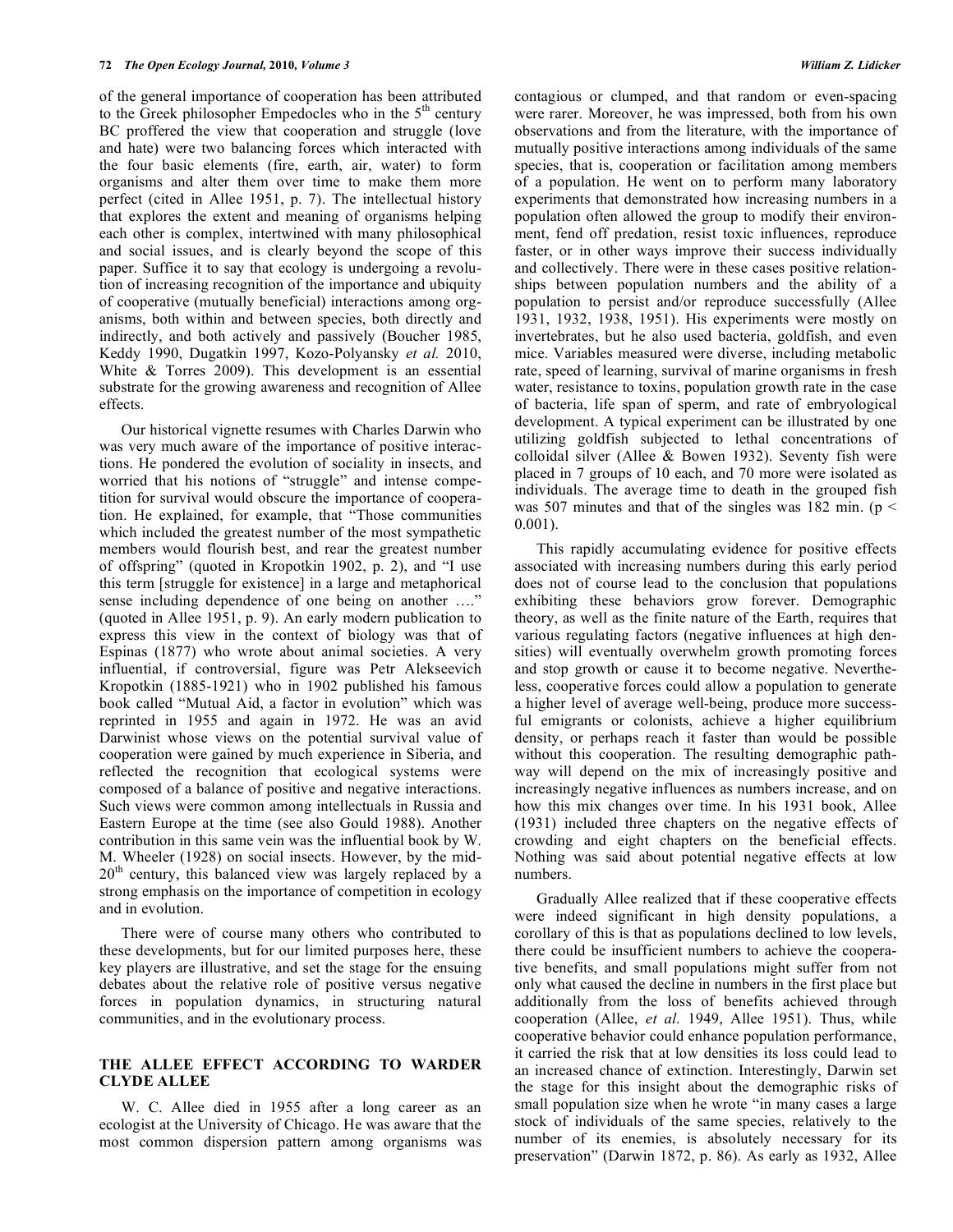pointed out that "minimum populations may not be most favorable for rapid growth" (Allee 1932, p. 128-129) as is assumed in logistic models of population growth. In his famous ecology text (Allee *et al.* 1949), this disadvantage suffered by small populations was called "undercrowding" or the result of "inverse density dependence".

An important contributor to these insights at this early stage was Frank Fraser Darling. He was an eccentric Scotsman who made many contributions in ecology and social behavior, wrote at least a dozen books (latest in 1972), and pioneered the radical idea that human ecology could be a useful subset of ecology. For our purposes here, his classic research on marine bird colonies is most relevant and was very influential (Darling 1938). His research emphasized the low population numbers end of the Allee effect spectrum. He observed in a number of species (for example, the Razorbilled Auk, *Alca torda*) that when the size of a breeding colony dropped below a certain threshold number, breeding failed and the colony became extinct. He attributed this failure to a lack of reproduction caused by insufficient social stimuli from courtship behavior. He also invented the concept of predator swamping, although the phenomenon was reported earlier by Howard (1920). He observed, for example in the Herring Gull (*Larus argentatus*), that the synchrony of breeding in a colony depended on the size of the colony. The larger the colony, the more synchronous was the hatching of chicks. Greater synchrony led to a reduced loss of eggs and chicks to predators because the predators could harvest only a small percentage of the available food before the chicks became too large to be vulnerable. When synchrony was weak, predators could kill a greater percentage of the total production of young, and in very small colonies breeding success was zero. The evident need for a minimum colony size for successful breeding means that it is difficult for species exhibiting this behavior to start new colonies. Darling's research was cited by Allee, and undoubtedly encouraged his appreciation of the low density consequences of his growing data base on the positive

demographic effects of mutually beneficial interactions in large groups. For many years, the low density consequences attributable to losses in cooperative behavior were known as the "Darling effect" (Chabrzyk & Coulson 1976, Wilson 1975, Wynne-Edwards 1962), and the high density positive effects as the "Allee effect." It is therefore ironic that in current literature, the Allee effect is often restricted to the low density component (Angulo *et al.* 2007, Courchamp *et al.* 1999a, Fowler & Baker 1991, Gregory & Courchamp 2010, Kramer & Drake 2010, Myers *et al.* 1995, Stephens & Sutherland 1999, Stephens, *et al.* 1999).

Finally, it is interesting to consider if Allee developed an explicit definition of what we now call the Allee effect. It is clear from the above outline of history that his ideas evolved as data accumulated. But, as early as 1931 when he was thinking mainly about positive interactions in large, high density populations, he was writing about stimulation of population growth, increased reproductive rates, and improved survival resulting from protection of individuals, resistance to toxins, faster individual development, *etc*. Thus, it is apparent that he had no difficulties in incorporating the benefits to individuals resulting from mutually positive interactions into population level processes such as population growth, reproductive, and survival rates. By 1932, he wrote about the negative effects of low numbers on population growth rates, and in 1949 he was pointing out how these low number effects violated the assumptions of the logistic growth equation, a population-level concept. Perhaps the best illustration of the concept as he eventually understood it is in Odum & Allee (1954). Fig. **2** in their paper illustrates the same concept as expressed here in my Fig. (**1**) with its two equilibrium points, one of which is a minimum threshold value, and the other is a high numbers equilibrium point (K). Moreover, these authors write about cooperation as moving K upwards. Very similar graphs (but sometimes without the high density component) occur also in Courchamp *et al.* (1999a, fig. **1**), Gregory & Courchamp (2010), Kramer *et al.* (2009, fig. **1a**), Stephens *et al.* (1999,



Fig. (1). Allee effects as they relate to population growth trajectories, growth rates, and population numbers in a deterministic model. Mtd = minimum threshold density; K = equilibrium density. A. Deterministic changes in population size (N) over time when regulating forces only are operating and when anti-regulating influences are added. **B.** Population growth rate as a function of population size, with and without anti-regulating forces (from Lidicker 2007, fig. **38.4**).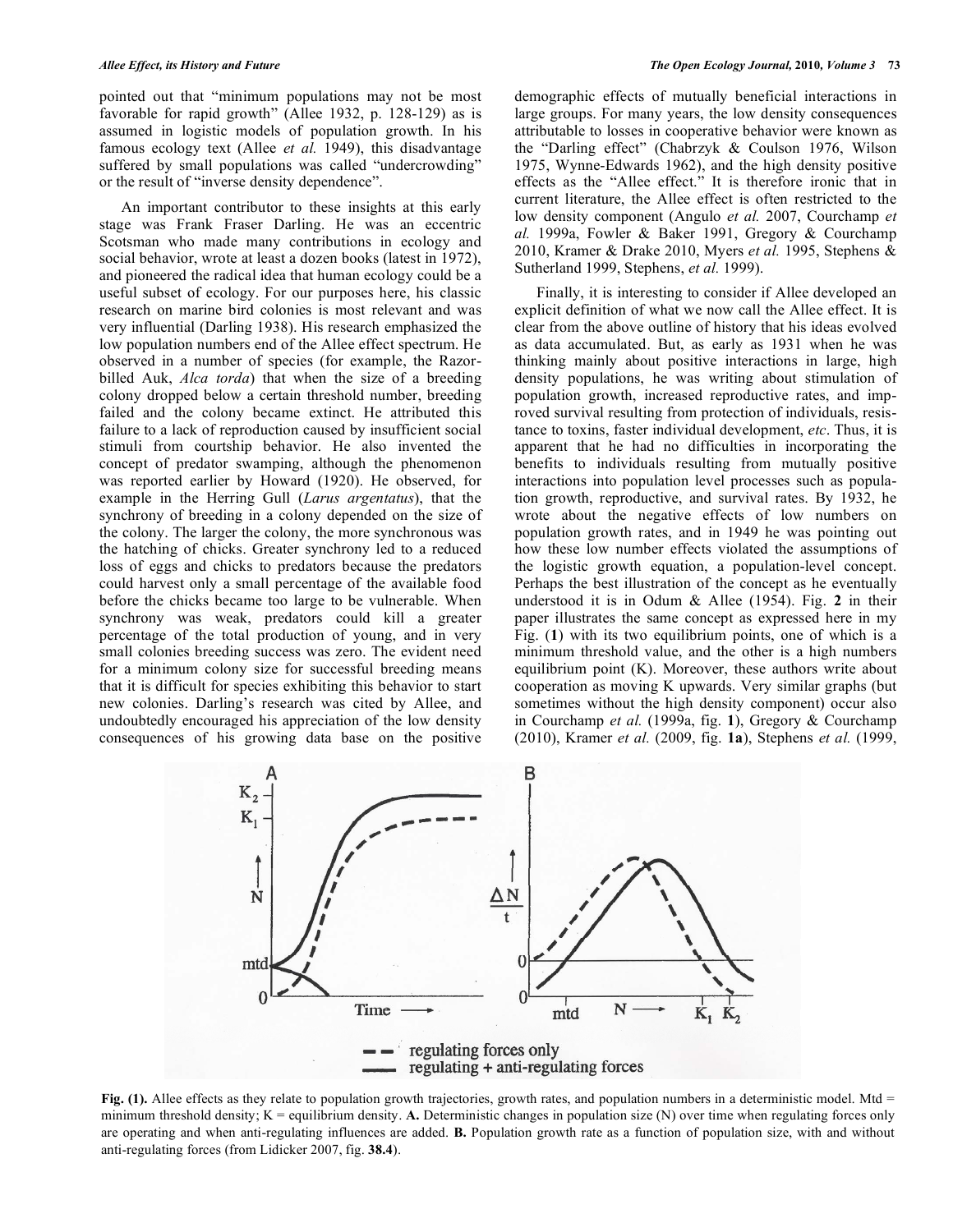fig. **1d**), and Stephens & Sutherland (1999, box **2**). It is therefore apparent that Allee's basic concept, at least at the low density end of the spectrum is widely acknowledged as appropriate today, albeit sometimes with various elaborations.

#### **WHAT IS THE EMPIRICAL EVIDENCE FOR ALLEE EFFECTS?**

As mentioned, this essay will not attempt to document the evidence for Allee effects as a number of recent reviews cover this aspect of the subject. Special mention is warranted for Kramer *et al.* (2009) which does a comprehensive review of the literature back to 1976. However, only low density and non-experimental examples are included. Even this restricted coverage clearly shows a low level of publication to about 1991 when a rapid growth period ensues. Other important reviews include Berec *et al.* (2007), Courchamp *et al.* (1999a, 1999b, 2008), Dennis (2002), De Roos *et al.* (2003), Fowler & Baker (1991), Gascoigne & Lipcius (2004), Gregory & Courchamp (2010), Hutchings & Reynolds (2004), Morris (2002), Stephens & Sutherland (1999), and Stephens *et al.* (1999). Some of these reviews were impressed with the scarcity of data papers, and others emphasize their abundance. If one incorporates the earlier work on high density effects and experimental studies, mostly on invertebrates and micro-organisms, there was in fact much empirical evidence for Allee effects even before the flood of publications in the last few decades. While some of the earlier research may be judged not up to modern standards technically, much remains of value, and we should not ignore the evidence it represents.

My overview of the empirical evidence for Allee effects starts with Allee's books and major papers on the subject (1931, 1932, 1938, 1951) that are filled with experimental and other evidence at both high and low densities in an impressive variety of organisms. To this we can add Darling's book on sea birds (Darling 1938). The classic text by Allee *et al.* (1949) contains many examples of both high and low density effects. Andrewartha & Birch (1954), another classic, devoted 15 pages to undercrowding ("underpopulation") and gave many more examples. These authors even speculated that undercrowding may be more important than crowding in population dynamics. After this groundswell of research from leading ecologists, the idea dropped out of the mainstream for several decades. It was kept alive, however, by Eugene Odum's classic texts in ecology (Odum 1953 to 1983) and a steady trickle of empirical work. This decline in interest is reflected in the ecology texts appearing during the quarter century 1954 to 1978. In a survey of 11 such texts, 10 give no mention of Allee effects. One (Knight 1965, p. 216-218) gives a brief treatment based mostly on Allee *et al.* (1949). Subsequently, Begon, *et al.* (1986) gave us two sentences on the subject, and Yodzis (1989) several paragraphs.

A search for "Allee effect" in the BIOSIS data base (which starts in 1924), reveals that there were 10 papers published on this topic up to 1945, and this is in spite of the fact that the term "Allee effect" was not widely known or used in that period. Wynne-Edwards (1986) insists that the term was first used by Thomas (1973), but this is clearly not

true. Then from 1945 to 1978, only 4 additional papers are listed. In the decade 1979 to 1988 there were 7 more contributions, and this increased to 36 papers in 1989 to 1998. After that, there were 272 entries ending in early 2009, for a total of 329 citations. This record cannot of course be considered more than an index to activity on the subject as it would not include relevant papers that did not include the term "Allee effect" in the title or abstract. For example, Allee and Darling effects are fully treated in Lidicker (1978), a review that is based on a symposium held in 1976. E. O. Wilson in his now classic book on Sociobiology (1975) cites 8 papers by Allee, but only one of these actually concerns Allee effects (a term not used by him), and that was a report on Mennonite communities in North America in which it had been observed that more than 50 families are needed for demographic stability. Interestingly this threshold number later declined to 20 to 25 families because of increased travel and communication among groups (Allee *et al.* 1949). Wilson (1975) mentions the Darling effect (and Fraser Darling effect), and in addition to the examples of predator swamping described by Darling (1938), he cites 4 additional species of birds exhibiting this behavior, and moreover adds one bird and two species of mammals to the list of those showing synchronized breeding. More examples of predator swamping are cited in Lidicker (1994, p. 336).

We can summarize research on the Allee Effect during this early period and up to the re-awakening of interest in about 1989 by noting that it was dominated by studies on birds and mammals, although amphibians, fish, and invertebrates were not entirely neglected. At least one paper on plants appeared (Jennersten 1988) in which inadequate pollination was observed in small populations. Wildlife biologists were quite interested in the failure of predator defenses in ungulates with low numbers, and vector control specialists were looking for low density negative effects to control pests (eg. Glasgow 1963). Another focus of interest was spearheaded by O. P. Pearson (1985), and involved evidence for progressively increasing predator pressure exacerbating the severe declines of arvicoline rodents exhibiting multi-annual cycles in numbers.

The upsurge of publications beginning in the 1989/1990 period was punctuated by the appearance of a comprehensive review by Dennis (1989). As mentioned, this was followed by a series of recent reviews, and I add only that while mammals and birds continue to dominate the evidence, plants, invertebrates, and micro-organisms are now much better represented. In the case of plants, evidence is reported for inadequate pollination in very small populations leading to extinctions (Groom 1998, Kunin 1993, Lamont *et al.* 1993, Roll *et al.* 1997). Other potentially important new research directions that are emerging include improved a) problem solving by individuals in large versus small groups (Liker & Bókorny 2009), b) understanding of communitylevel functions such as indirect positive symbioses emerging from interspecific interactions (Palmer *et al.* 2008, Kappes & Davis 2008), and c) coevolutionary promotion of direct positive coactions (Pennisi 2006).

Lastly, I would like to mention increasing interest in Allee effects in the marine environment. Gascoigne & Lipcius (2004) point out that marine systems are often thought to be immune from Allee effects because it has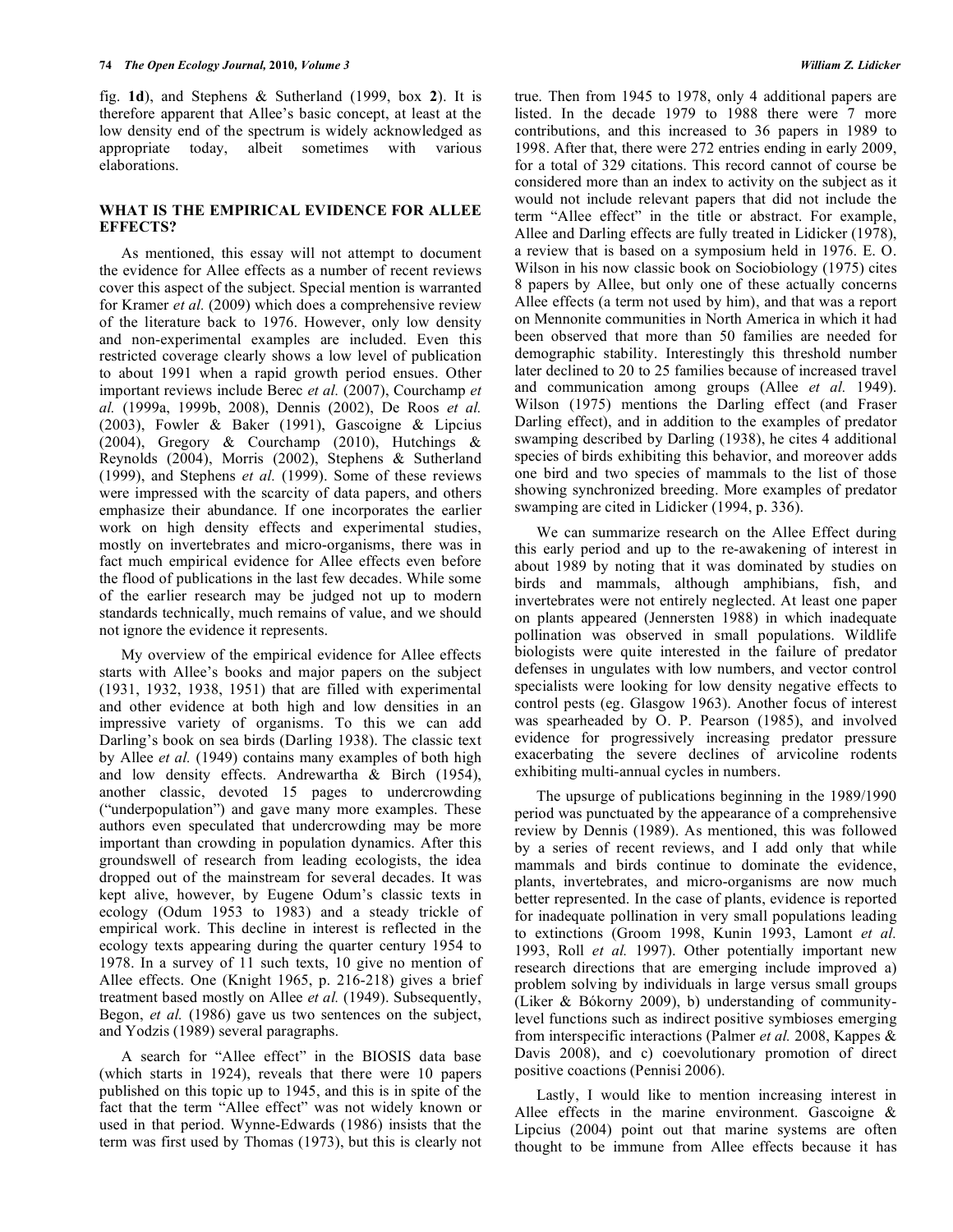generally been assumed that marine populations are immense and panmictic. Nevertheless, they conclude from their modeling study, which mainly incorporates mortality rates, that Allee effects may operate similarly in marine and terrestrial systems. Hutchings & Reynolds (2004) summarize data on 230 populations comprising 35 species of marine fish, and find that many of the 83% of these populations that have declined have failed to respond to rescue efforts for up to 15 years. The authors suggest that Allee effects may be among the factors responsible for these failures to recover after population collapse. Particularly important from an economic and sociological perspective is the 99.9% decline in the Canadian population of the Atlantic cod (*Gadus morhua*) with no recovery in evidence (see also De Roos, *et al.* 2002). They further report that 55 species have become extinct from parts of their historic range, and three species have become globally extinct. Although explanations of these fisheries failures are complex, over-exploitation is clearly the primary cause, but anti-regulating factors may be responsible for lack of recovery or the final extinctions (see also De Roos *et al.* 2003, Rose & Kulka 1999, Roughgarden & Smith 1996). With respect to whales, Fowler & Baker (1991) argue that, in spite of a lack of direct demographic data, whales are likely to demonstrate low density Allee effects and certainly would not be capable of increased population growth rates as numbers decline as traditional theory would predict. An early paper by Myers *et al.* (1995) appears to contradict these three reviews. These authors, however, were searching for evidence of multiple equilibrium states and viewed the Allee effect as involving increased difficulties in mate finding at low densities. Although they therefore examined reproduction only, three of 128 fish stocks showed statistically significant evidence for a low numbers equilibrium state. A marine pathogen example is provided by a minimum persistence threshold in the phocine distemper virus (Swinton *et al.* 1998).

#### **THE ALLEE EFFECT IN DEMOGRAPHY**

We now turn to the question concerning whether or not there are some fundamental properties that usefully and logically define Allee effects. So far we have seen that Allee developed the concept of mutually beneficial interactions among individuals in a population possibly leading to the emergence of a demographic pattern in which the equilibrium density (K) was higher than if the beneficial interactions were absent, and in which a minimum threshold density significantly above zero might be generated. The mechanism behind these emergent demographic phenomena was the cooperative interactions among individuals living together in a group.

Before exploring how these ideas can be expressed in the language of modern population dynamics, it is necessary to clarify a few semantic issues. The size of populations is sometimes expressed in terms of numbers (*N*) and sometimes as density (*N/area*). If the spatial extent of the population is a constant, the two measures are equivalent. It is not uncommon, however, for a species to be widespread, but at a low density. In such cases, the two parameters are discordant. Similarly, a very small population may live in a very restricted area and thus be at a high density. What is important for Allee effects is the interactions among

individuals living near each other. Therefore, in any real situation, either numbers or density may be the most appropriate variable, and that needs to be understood. This dilemma is relieved somewhat by using the term "deme" instead of "population." A population is not consistently defined, but usually and most usefully it is formalized as more than one individual of a given kind with a boundary specified by the investigator. A deme on the other hand is understood to be a group of individuals of the same kind, but with the boundary defined by a reduced level of interactions among conspecifics. Therefore, in natural populations, the boundary of a deme is defined by the organisms of interest rather than by the investigator, and therefore will be more biologically meaningful and consistent over time compared to the more arbitrary boundaries of a "population." As a result, numbers and density are more likely to be interchangeable. Demes are also more likely than populations to reflect socially, demographically, or genetically organized entities.

I now propose that Allee effects be described and defined in terms of demographic processes in a way consistent with Odum & Allee (1954) and many recent reviews of the concept. That is they are expressed at the population or demic level of organization, and the parameters of interest are the demic properties of growth rates, recruitment rates, loss rates, equilibrium densities, and perhaps success in establishing new demes. It is important to point out that Allee effects may or may not be manifest by these demic properties which are the products of the interactions among the particular groups of individuals that comprise the focal deme as well as interactions with numerous other biotic and abiotic factors that impinge on those individuals.

More specifically, we can summarize the demographic influences that are associated with Allee effects by noting that, as densities (or numbers) approach an upper asymptote or limit, favorable influences stimulate the population growth rate ( $G = \Delta N/\Delta t$ ), whereas when densities decline to low levels unfavorable influences inhibit the growth rate. A declining population may even reach a density at which the growth rate will be zero before density reaches zero. If this happens, any further declines will cause the growth rate to become negative, and this will likely be followed by demic extinction. Viewed in isolation, factors acting so as to generate Allee effects are destabilizing, tending to make populations grow toward infinity or to decline to zero. They thus act in opposition to normal density dependent regulating factors that are inherently stabilizing. In a deterministic model, actual growth rates result from a balance of these two types of antagonistic (stabilizing and destabilizing) forces.

We can usefully quantify the above scenario, by transforming the absolute growth rate G to a per capita rate (sometimes called specific growth rate) by dividing G by N  $(= g)$ . Ignoring stochastic influences, per capita growth rate is determined by taking the maximum per capita growth promoting rate (*p*) and subtracting per capita suppressing influences (*s*)  $[g = p - s]$ . Control or regulation of numbers requires influences (factors) that increase their negative influence exponentially as density increases (Fig. **2**). Use of per capita rates assures that changes in these parameter values will generate exponentially changing effects on numbers. The parameter  $p$  is like the traditional intrinsic rate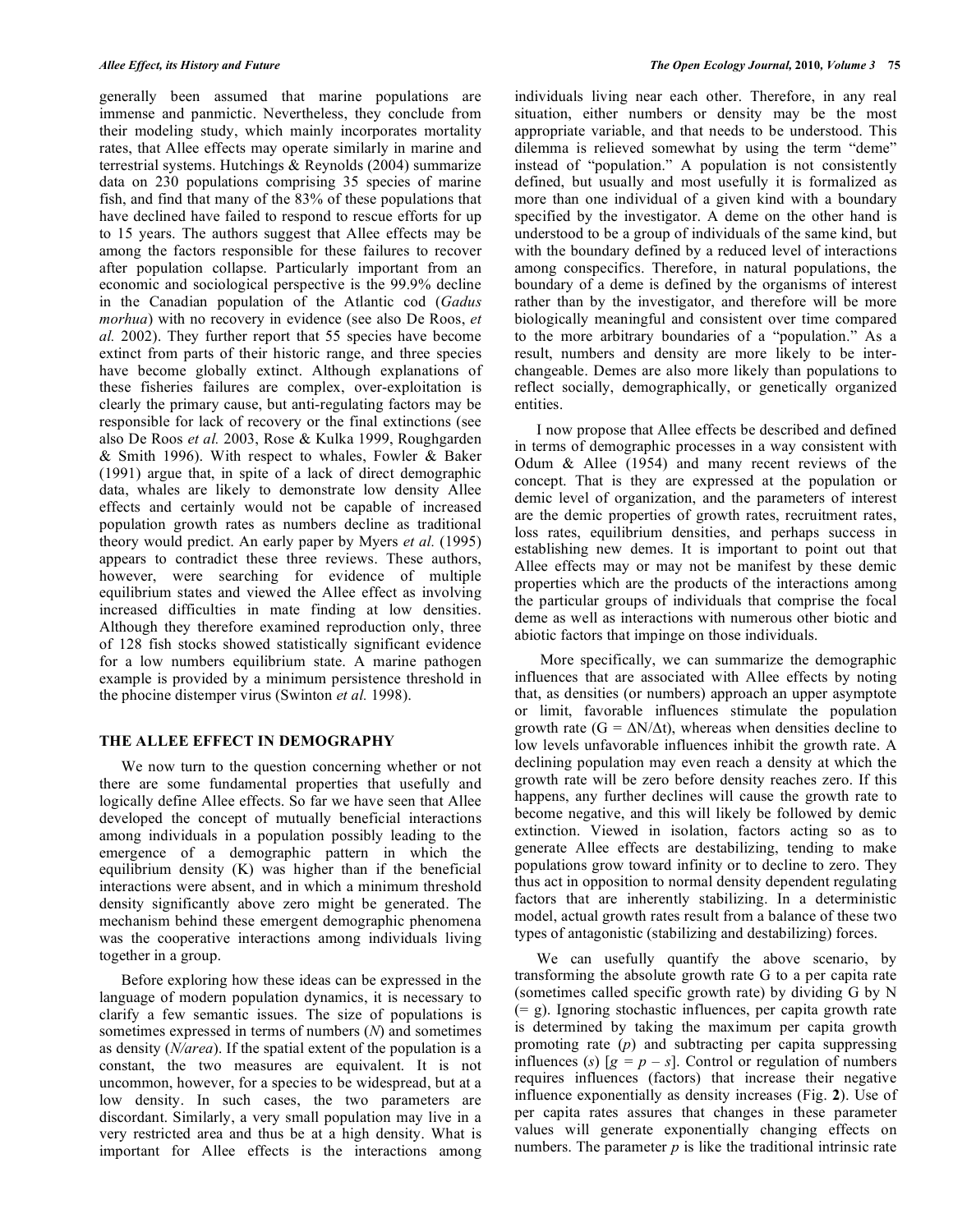of growth (*rm*) but includes net immigration, and so it is not a constant. Suppressing factors include mortality, emigration, and any negative influences on reproduction and immigration. Both *p* and *s* are complex parameters that represent the net per capita rates that result from multiple interacting factors (Lidicker 2002). Deterministic regulation of population numbers produces a generalized S-shaped growth trajectory (Fig. **1**), and is mainly the result of factors that increase *s* as density increases (Fig. **2**). Small changes in *p* resulting from modification of the net immigration rate can contribute as well. For example, net immigration may increase at low densities and/or become negative with high numbers. These are the *regulatory factors* operating on a subject population. In contrast, factors which tend to decrease *s* as density increases and/or increase *s* at low densities are destabilizing, that is *anti-regulating*, and these are the forces that result in Allee effects at both high and low densities (Figs. **1, 2**).



**Fig. (2).** Per capita growth suppression (*s*) as a function of population abundance  $(N)$  or density, **a, b** – regulating factors, **c** – non-regulating factors, **d** – anti-regulating factors (from Lidicker 2002, fig. **1**).

Regulatory influences (often called *density dependent*), are sometimes labeled as *negative, direct,* or *positive density dependent.* The semantic dilemma is that all three of these terms plus *density dependent* by itself can logically be applied to anti-regulating factors as well. The intensity of both regulating and anti-regulating influences depends on density, they both can act directly or indirectly, and both have positive and negative phases depending on density. For example, with increasing density, regulation requires a *positive* association between density and *negative* forces on growth. More detailed discussion of the inherent ambiguity in these terms can be found in Lidicker (1978). This includes the seldom considered confusion caused by sometimes using density dependent to refer to the behavior of the relevant factors impinging on the subject population, and sometimes to the effect of that factor on the population. For example, in principle a population preyed upon by a predator population that stays the same size regardless of prey numbers and hence behaves in a manner independent of prey density ("density independent"), might well have an effect on the

prey population that is different at various prey densities ("density dependent"). If everyone were to use "density dependence" only in the sense of "regulating" all would be well. Regulation, however, requires more than that influences on growth change in the appropriate direction with density changes. They must change exponentially in the correct direction as well. Rarely is this distinction appreciated when "density dependence" is invoked. This critical distinction is similarly compromised when antiregulating forces are named *inverse density dependent*. While this term clearly suggests forces that contrast with regulation, there remains the uncertainty of whether exponential changes are involved. Until there is more general acceptance of precise definitions of the density-dependence family of terms. I think it is important for authors to be clear about how they are using them. In the meantime, I prefer the regulating and anti-regulating terminology (Lidicker 1978, 1988, 2002, 2007), because it is accurately descriptive, and hence unambiguous. I will use it in the rest of this paper.

Finally, we must consider the demographic implications of this mixture of regulating and anti-regulating influences with which populations are subject. Regulating factors acting alone generate an S-shaped growth trajectory with an equilibrium density or  $K$  which is stable (densities  $> K$  have a negative growth and the population declines while densities  $\leq K$  have positive growth and densities increase); see Fig. (**1**). If anti-regulating influences are present, *K* may be higher or reached more quickly, but the stable equilibrium does not disappear. At low densities, regulating influences are dominated by very weak suppressing influences, and per capita growth may approach maximum possible levels. The addition of anti-regulating forces at low densities, however, can generate a second equilibrium that in this case is unstable. Densities above this equilibrium level will have positive growth rates boosting the population away from the threshold density. In contrast, densities below the threshold will continue to decline toward extinction (Fig. **1**), as suppressing influences will exceed promoting forces. The downward spiral in which such populations are caught can only be reversed by the rescue effect of immigration, possibly a favorable stochastic event, or a change in the mix of anti-regulating forces. Without such rescue, the vortex to extinction proceeds regardless of what factors may have reduced population numbers in the first place.

This *minimum threshold density* generated by antiregulating influences is an extremely important possible outcome. It has been labeled in various ways. Examples include the Allee threshold (Angulo *et al.* 2007, Courchamp *et al.* 2008), minimal population size (Darling, 1938), minimum threshold (Courchamp *et al.* 1999b), minimum population threshold (Keeling & Grenfell 1997), persistence threshold (Swinton *et al.* 1998), critical number (Stephens *et al.* 1999, Wilson 1975), critical density (Courchamp *et al.*  1999a, Dennis 1989), and extinction threshold (Yodis 1989). Whatever it is called, this threshold created by antiregulatory effects is a phenomenon of growing interest to conservation biologists. The term "depensation" found in the fisheries literature is not used consistently, but generally seems to be a synonym for anti-regulating effects at low densities plus the inclusion of stochastic influences, and does not necessarily imply a possible minimum threshold.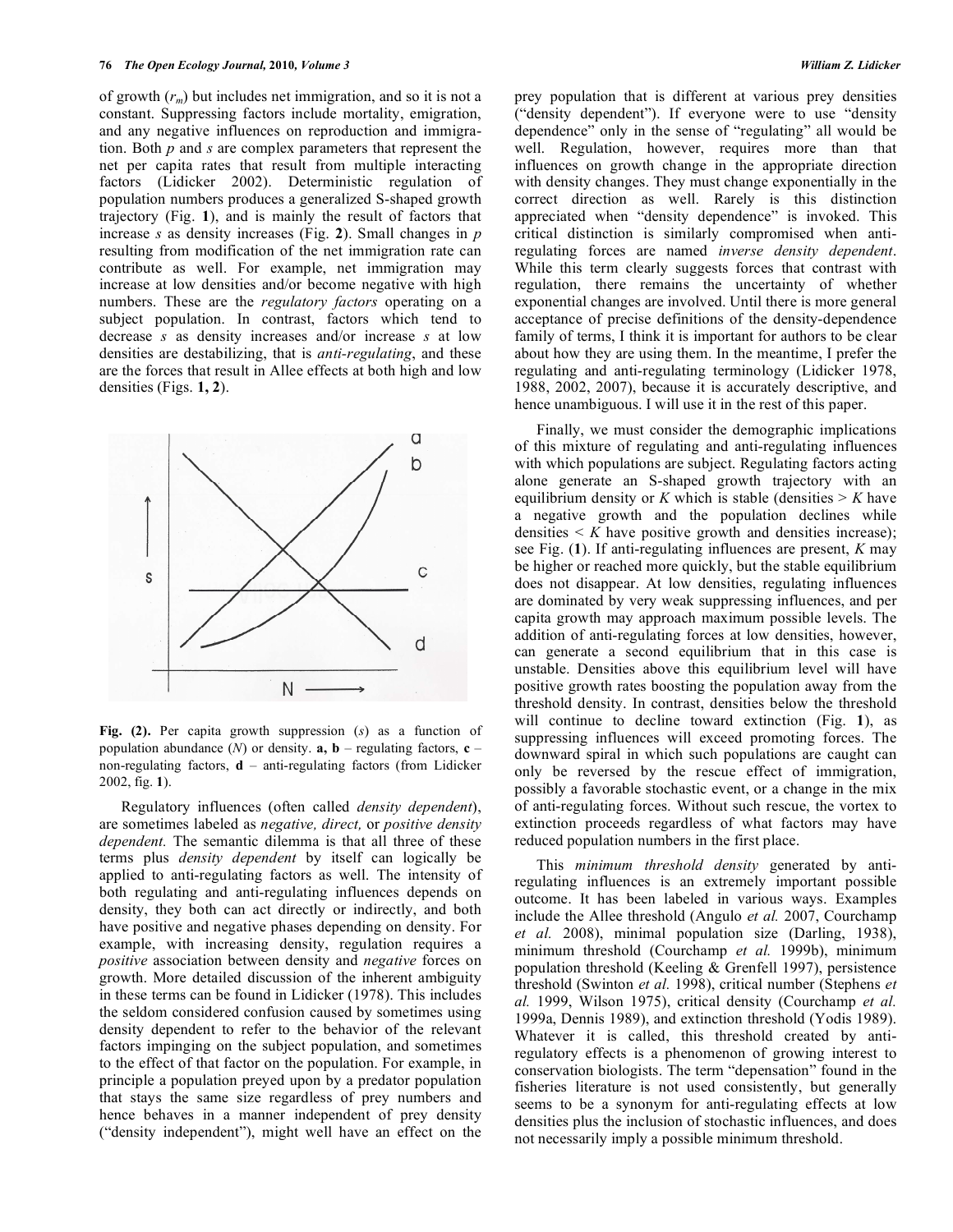#### **ROLE OF STOCHASTICITY**

So far, I have emphasized the deterministic role of antiregulating influences in defining the conceptual framework that generates Allee effects. However, all ecologists agree that deterministic population dynamics are buffeted by stochastic forces. Such forces impinge on populations independently of the state of those populations, although their impact will likely vary with population density. One cannot pretend to understand population processes if stochastic factors are ignored, and this is especially true at low population numbers. The question that I would now like to address is whether chance factors should be in whole or in part incorporated into our concept of the Allee effect. Regulating factors are defined deterministically, and as I have argued so are anti-regulating factors (Fig. **2**). I have proposed defining Allee effects as the product of deterministic anti-regulatory influences on population demography. Should we enlarge the Allee effect concept to incorporate stochastic influences? Most recent reviewers who have considered this issue agree that stochastic influences should not be part of the Allee effect concept (Bessa-Gomes, *et al.* 2004, Courchamp *et al.* 1999b, 2008, Dennis 2002, Stephens *et al.* 1999), but see Lande (2002). However, most of these authors propose a single exception to this rule, and that is the stochastic variation in sex ratios that increase in variance as numbers decline. Any analysis of the Allee effect concept requires that this proposed exception be addressed.

The argument for including sex ratio stochasticity in the Allee effect concept is that 1) random changes in sex ratios at low numbers can strongly influence population viability especially in species with certain mating systems, and 2) such sex ratio fluctuations reduce the fitness of the individuals in the deme in a way analogous to anti-regulating factors, and hence should be included. There is no disagreement with the validity of the first argument, although it needs to be pointed out that other kinds of stochastic forces, such as mortality factors, can also have strong influences at low densities. Therefore strong effects are not a sufficient reason to incorporate them. The second argument is in my view a statement about the more general challenge of mate finding that may predictably be felt strongly as numbers decline. Mate finding is a well established potential component of anti-regulating influences (Bessa-Gomes *et al.* 2004, Gascoigne *et al.* 2009), and is to be anticipated in all species that have mating types (gonochorism, dioecism, multiple mating type polymorphisms, anisogamy). However, finding mates does not depend on sex ratio alone, since other factors may be influential such as the mating system, species vagility, and the spatial arrangement of individuals in their habitat (dispersion).

Other things being equal, monogamous mating patterns carry a higher variance in mate finding success than do various types of polygyny (Bessa-Gomes *et al.* 2004). In a deme of two (assuming a species with two mating types), mate finding success would average 0.5 with sex ratios varying from 0:2 to 2:0. In a deme of three there are six different possible sex ratios, but average mate finding success would be 0.5 if monogamy prevailed or 0.67 if polygyny were the mating system. So, it is really not the sex ratio per se that determines average mate finding success.

Moreover, its consequences have at least in part an intrinsic explanation embedded in the life history of the subject species, and hence are unlike the typical stochastic impacts that originate outside of the demic system such as unusual weather.

The second argument also introduces the prospect of individual fitness being reduced in low density populations because of high variance in sex ratios. If we assume that fitness here is meant to be genetic (Darwinian) fitness, then the argument is flawed. Variations in sex ratio generate fitness differences between the sexes, but no average fitness variation within each sex. This is because the average genetic contribution of a male to the next generation is 1/*m* x  $\frac{1}{2}$  where *m* is the number of reproductive males in the deme; similarly the mean female contribution is  $1/f x \frac{1}{2}$ . Moreover, individuals from small populations contribute proportionately more genes to future generations than do individuals from large demes. So, individual genetic fitness is not based on stochastic variation in sex ratios, and does not fit as an anti-regulating factor. Dennis (2002) also makes the important point that stochastic factors do not contribute to the generation of minimum threshold densities ("lower critical thresholds") and in fact differ very little above and below such thresholds.

If the "fitness" in argument number 2 has to do with general well-being (health, low stress levels, good survival rates) and not genetics, "fitness" of this sort is unlikely to be affected by chance sex ratio variations. Moreover, rather than being reduced, individual well-being may be quite high at low densities because, depending on the reasons for the low numbers, there might well be an abundance of resources and minimal intra-specific competition. Average well-being, moreover, will not likely be sex specific. Therefore this interpretation also does not support the inclusion of chance sex ratio variations in Allee effects.

I conclude that there is not a compelling reason to include sex ratio variance in the Allee effect concept. Less confusion will, I submit, result if the Allee effect is defined as resulting only from deterministic anti-regulating influences (Fig. **2**). This conclusion does not of course diminish the importance of considering stochastic forces at all densities in any comprehensive treatment of population dynamics.

# **SOME NEW TERMINOLOGY AND THE ALLEE EFFECT**

In recent years, much new terminology has been proposed to improve understanding and the usefulness of the Allee effect concept. In this section, I will briefly summarize these developments. *Depensation* has already been introduced as an older term used mainly by marine ecologists to express low density negative effects on population dynamics in general terms. Improved clarity would probably result if this term was explicitly connected to Allee effects (e.g. Gascoigne & Lipcius 2004).

Of greater significance is the introduction of a suite of terms that subdivide anti-regulatory forces into various components. These new terms serve to emphasize that these forces can be of various strengths, be direct or indirect in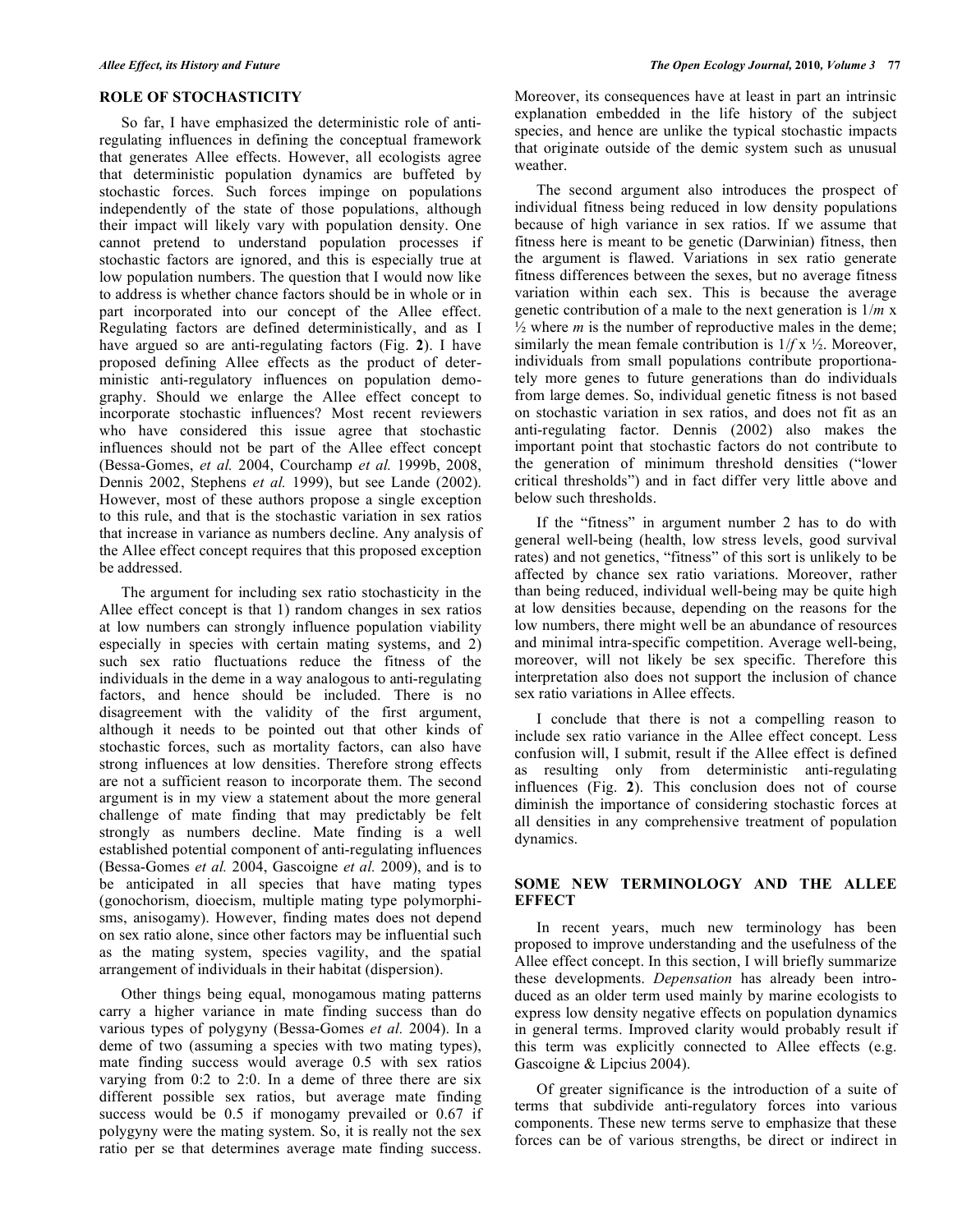their effects on individuals and on various demic attributes, or can be the result of various specific kinds of influences, for example predation. This effort is motivated by the desire to determine more specifically the mechanistic nature of influences leading to anti-regulating forces and hence Allee effects. Berec *et al.* (2007) provide a useful summary of this suite of new terms. They define 13 different kinds of Allee effects, all of which can interact with one another. These include, for example "strong Allee effects" that generate Allee thresholds and "weak Allee effects" that do not produce such thresholds. Another often used dichotomy is that of "component Allee effects" defined as a positive relationship between any measurable component of individual fitness and the population properties of size or density, and "demographic Allee effects" defined as a positive relationship between total individual fitness (defined as per capita population growth rate) and population size or density (Berec *et al.* 2007).

One aspect of this proliferation of terminology is the proposition to frame Allee effects in terms of average individual (Darwinian) fitness (Berec *et al.* 2007, Bessa-Gomes *et al.* 2004, Courchamp *et al.* 1999b, 2008, Gascoigne & Lipcius 2004, Stephens & Sutherland 1999, Stephens *et al.* 1999). It is certainly appropriate that research be directed toward improving our understanding of the fitness consequences of density changes that we observe. Moreover, it is likely that study of the various components of fitness will add insights into our understanding of the mechanisms of population behavior. It seems appropriate to consider, however, if this trend toward subdividing Allee effects into components and including the concept of individual fitness to define these components has been helpful.

To begin this inquiry, we need to ask what we expect from a good definition. In my view, the most useful definitions in science are phenomenological, that is, they describe some aspect of the universe that requires explanation. If such a phenomenon is tied by definition to some mechanistic explanation too early in our pursuit of understanding, research is narrowed by that restriction to a particular mechanism, and moreover will likely leave unstudied the possibility of some different mechanism being involved. For example "Evolution is genetic change over time in populations" invites a search for mechanisms, whereas "Evolution is genetic change in populations through natural selection" narrows the arena of research on evolution. I would therefore like to recommend a phenomenological definition of Allee effects. The various particular mechanistic explanations can then be presented as such, and therefore contribute to a growing empirical basis of understanding without changing the core definition. If it should turn out that a phenomenon of interest is always caused by one particular mechanism, then it is time to add that mechanism to the definition.

In order to explore whether or not there are in fact potential concerns resulting from this proliferation of new definitions, we need to review a sample of recent literature on this issue. Courchamp *et al.* (2008, p vi) say that the Allee effect "is simply a causal positive relationship between the number of individuals in a population and their fitness." Berec *et al.* (2007) list 13 kinds of Allee effect, but provide no overall concept. Stephens *et al.* (1999: p.186) define the

Allee effect as "a positive relationship between any component of individual fitness and either numbers or density of conspecifics," a corollary of which is the claim that undercrowding is principally a population-level phenomenon which may or may not arise from changes in individual fitness and thus need not be directly analogous to the Allee effect. Similarly, Gascoigne & Lipcius (2004) say that "An Allee effect occurs when some component of fitness deteriorates as population density or size decreases toward zero." Finally, Stokes & Boersma (2000, p. 2879) claim that the Allee effect results from declining individual fitness as density increases. These few examples illustrate how fitness criteria are being widely introduced, not just to explain Allee effects, but to define them. This trend concerns me because 1) it ties the Allee effect mechanistically to average individual fitness that changes in specified ways with density; 2) it will a) require an investigator to measure average individual fitness over a range of densities, which is usually very difficult to do, and for some definitions multiple components of fitness must be measured as well, or b) entice the investigator into using a surrogate for fitness such as a single component of fitness or well-being that can be more easily determined, or even per capita population growth rate or population density (Berec *et al.* 2007, Lande 2002); and 3) even after successfully completing this difficult protocol, will the new insights obtained improve our understanding of Allee effects, given the variety of definitions to choose from, and will they translate into effective conservation applications?

To explore these concerns further, we need first to point out that individual fitness is an *a posteriori* measure of an individual's success (preferably life time) in passing on its genotype to subsequent generations, and is scaled relative to other individuals of reproductive age in its deme. The challenge is that if individual fitness is to be a key component of defining Allee effects, how can we measure it, and how can we use this index to learn about Allee effects. There is no doubt that measuring it is difficult, and that assessing the role of anti-regulating factors in these measurements adds complexity to this effort. Moreover, these challenges are only exacerbated by those authors who claim that any of the multiple components of individual fitness, can generate an Allee effect with or without any demographic consequences (Gascoigne & Lipcius 2004, Stephens *et al.* 1999), and hence are operationally invisible. Appropriately, Gascoigne & Lipcius (2004, p 57) offer the warning that "… clear demonstrations of component Allee effects are likely to require large-scale manipulative experiments, and will therefore be limited to a few taxa."

Can we use surrogates to measure individual fitness? One possibility is to use components of fitness which are much easier to measure. These, however, can be influenced by any environmental factor that affects an individual's ability to successfully pass on its genotype, and so there are a great many possibilities to investigate. Success in finding suitable candidate components is complicated by this great number and by the probability that different individual's will use different strategies or combinations to achieve success. In spite of these precautions, there are two demographic parameters that are widely recommended as surrogates for fitness, namely, population density and per capita growth rates. But, do these demographic parameters carry good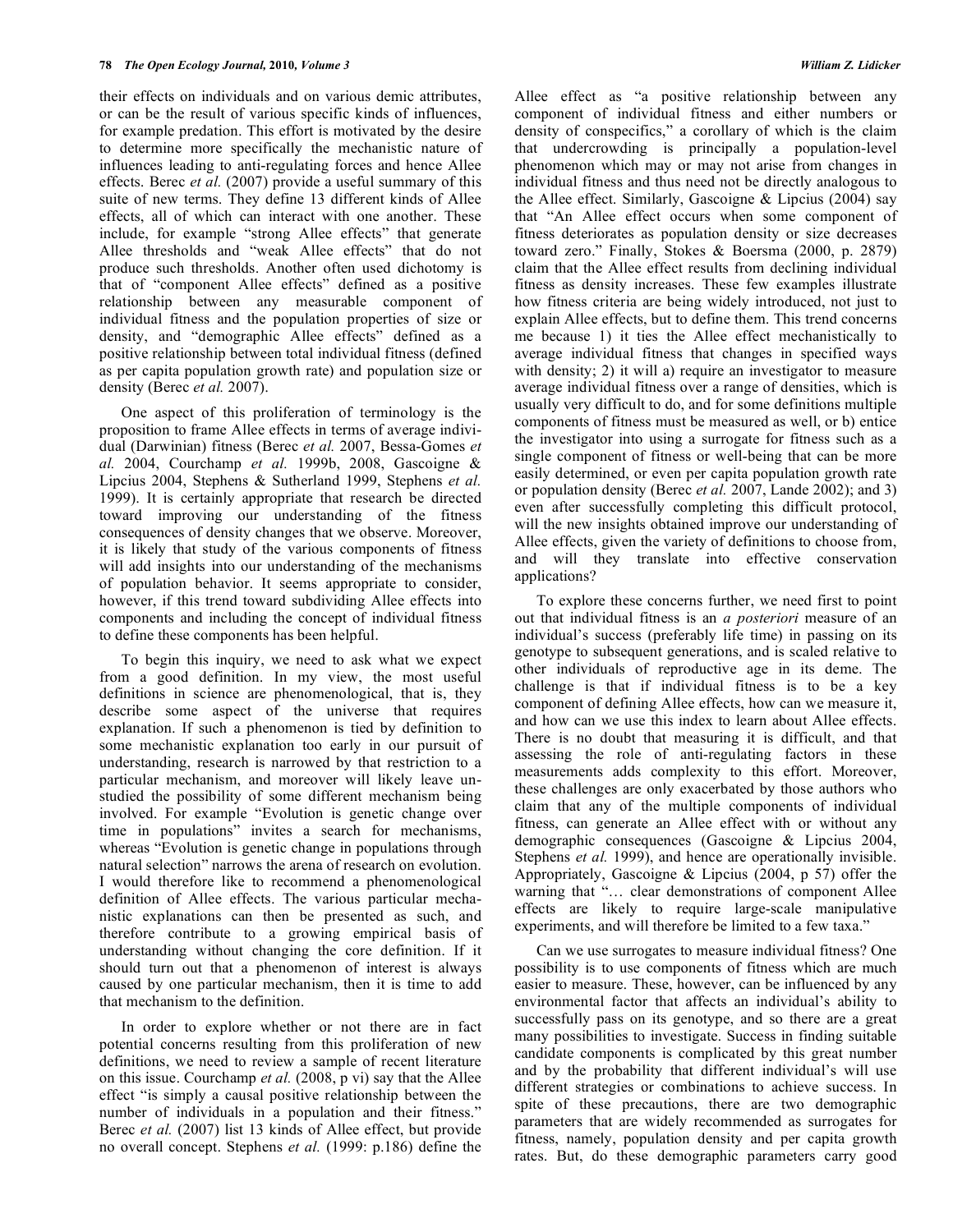information about individual fitness? Investigations into the relations between individual fitness and density change (both in level and direction) represent an important area of research that has deep roots. Thus we know that individual fitness can vary considerably among individuals at any given time, and does not scale to density in any consistent way. Short-term measures of individual fitness will be zero to low when population numbers are declining, both at low densities (when they are below a minimum threshold density) or at high densities (when above K). Densities in between will support various fitness levels, often high at relatively low densities and progressively lower as densities increase. Moreover, there may be genetic polymorphisms influencing differential success among individuals at high or low densities. These complexities lead to the conclusion that density is not a good surrogate for individual fitness.

Individual fitness also does not scale consistently with per capita population growth rates (*g*) either with or without significant anti-regulating influences. The fit, however, may be somewhat better than with density. When *g* is negative at either high or low densities, short-term fitness values will be also be low. Positive *g* values imply that reproduction and survival are favorable and individual fitnesses will be higher. It is not clear; however, whether over the range of positive growth rates, fitness will correlate positively and consistently with growth rates. It seems likely that individual fitnesses will be higher early in population growth when densities are relatively low than at higher densities as growth rates slow. Anti-regulating forces at high densities will slow that decline but by how much? At lower densities, they will inhibit the usual increase in *g,* but by how much? Moreover, per capita growth rates are complexly related to densities (Sibly *et al.* 2005), and so do not reliably incorporate density information that might be thought to improve the fitness information content of *g* values. Thus, per capita growth rates are unreliable surrogates for average individual fitness, and should be avoided.

In spite of these considerations, bringing individual fitness into the study of anti-regulating factors is a promising direction, but needs to be directed to elucidating the mechanisms of anti-regulation in specific cases. In pursuing this objective, we must bear in mind that anti-regulatory influences are likely to be an integration of multiple forces, as emphasized by Berec *et al.* (2007), and that this also characterizes regulating influences. These integrated regulating and integrated anti-regulating forces then combine to generate the main deterministic aspects of population dynamics. The actual population behavior is further confounded by the impingement of forces unrelated to density (density independent) and stochastic events. Given this anticipated complexity, it will be very difficult to determine the extent to which any particular anti-regulating component of this complex and dynamic demographic nexus contributes to overall mean individual fitness. For example, improved predator defense at high numbers might well lead to improved survival rates and hence a positive demographic effect, as well as a presumed impact on mean individual fitness. However, there may be no corresponding increase in fitness because of factor interactions such as in this case a possible increase in competition for food or inadequate supply of nesting sites. I suggest that instead of including individual fitness in the core Allee effect concept, we need to

establish a solid phenomenological definition for Allee effects, and then use this foundation to build new layers and new dimensions of mechanistic understanding, which of course might include measures of individual fitness components.

#### **DISCUSSION AND CONCLUSIONS**

This review has three objectives: 1) to summarize the history of the Allee effects concept back to the latter part of the  $19<sup>th</sup>$  century; 2) to search for a core concept that defines Allee effects and that then can be used as a substrate on which to build new mechanistic insights into our understanding of population dynamics, while also considering the potential role of recently proposed new terminology in this process; and 3) to emphasize the growing appreciation of the nearly ubiquitous role that mutually beneficial interactions or coactions have in demography and by extension in community dynamics, and to offer some thoughts for possible future research directions.

The history of the Allee effect concept has been shown to be closely allied with the history of recognizing the importance of mutually positive interactions among individuals in populations, and has its origins in antiquity. In the  $19<sup>th</sup>$  and earliest 20th centuries several classic writers can be viewed as foundational (Darwin 1859, 1872, Espinas 1877, Kropotkin 1902, Wheeler 1928). Starting in the second decade of the  $20<sup>th</sup>$  century, W. C. Allee and his colleagues established the concept empirically, first as an enhancing effect on high density populations and then as a negative influence at very low densities. These two aspects of demography can be joined in the principle of anti-regulating effects (Lidicker 1978, 1988, 2002, 2007), sometimes known as inverse density dependence. The pivotal role of the "Chicago school of ecology" in this history has been described by Mitman (1992). It was a success story, abetted by others such as F. F. Darling, H. G. Andrewartha, and L. C. Birch. Collectively they established the widespread nature of these phenomena in animals and microorganisms, with extensive experimental and observational investigations. The experimental data in particular emphasized how the effects of inter-individual cooperation, or lack thereof, could easily be extrapolated into population-level demographic parameters

There followed almost four decades in which cooperative interactions were considered to be destabilizing (which they are) and therefore rare and inconsequential (which they are not), and so the dominant paradigm became an overwhelming emphasis on negative interactions, especially competition, both intra- and inter-specific, in the organization of populations and communities respectively. Data on cooperative interactions continued to accumulate, however, and by the end of the 1980's Allee effects once again became a respected part of population (and community) ecology. In the last two decades, an exponential increase in interest, research findings, and understanding have ensued. Although cooperative interactions are often associated with social behavior, De Roos *et al.* (2003) point out that Allee effects can occur in the absence of such behavior, namely through various life history traits that they exclude from the concept of cooperation. However, I use the term to mean any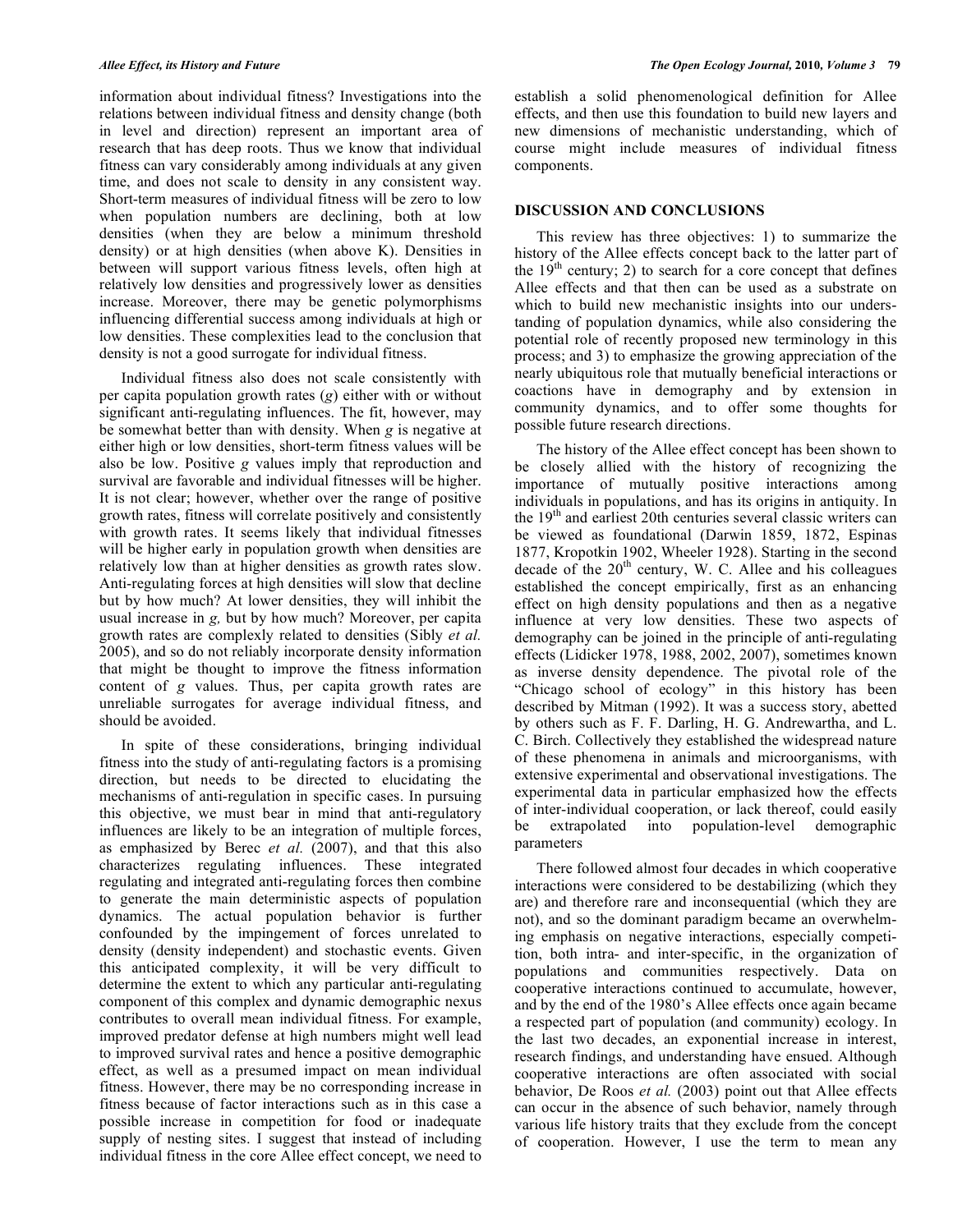mutually beneficial (++) interactions (Lidicker 1979). Therefore a group of plants growing near each other and thereby enhancing their pollination efficiency is cooperation even though not social behavior.

Building on this history and the large body of recent new information, I explore the question of an appropriate definition for Allee effects, starting with the bias that in science definitions should preferentially be phenomenological, that is descriptive and not explanatory. This allows maximum license for investigators to search for mechanistic understanding of the phenomenon of interest, and moreover allows for multiple causes. Putting explanations into definitions prematurely, limits the search for alternative or multiple explanations. Therefore, I propose that Allee effects be simply defined as the demographic consequences of antiregulating forces. If there are no demographic effects of such influences, there can be no Allee effects, even though weak anti-regulatory forces may still be present and operating. It is understood that such forces may be weak or strong, direct or indirect, a result of the combination of multiple components acting synergistically, additively, or antagonistically, and have any number of mechanistic causes. My proposed definition puts into modern terminology what I believe W. C. Allee came eventually to espouse.

The recent tendency to develop a plethora of new terminology, both to define Allee effects and to describe various components of anti-regulation, can be useful in moving us toward better explanatory understanding of these phenomena. Some caution needs to be mentioned, however, relating to the now popular incorporation of individual fitness into the Allee effect concept. Fitness is notoriously difficult to measure, and is only complexly and idiosyncratically related to density or numbers. Lewontin (1974), for example, claims that the difficulties of estimating fitnesses are "virtually insuperable." It is much easier to measure individual fitness components, although they have the disadvantage that they are an unknown, possibly tiny, part of total individual fitness, and are only potential or predictive contributors to fitness. The concept of C*omponent Allee effects,* popular in much of the recent literature (Berec *et al.* 2007), captures this potential utility quite well. Such effects are defined as any measurable component of individual fitness that is positively correlated with density or numbers. In fact this concept is very close to a definition of antiregulating factors (Fig. **2d**). Component Allee effects promote individual fitness as a function of population density or numbers; anti-regulating forces promote declining per capita suppressing effects as density or numbers increase. The differences are subtle but important: 1) It is all too easy to assume that by involving individual fitness components here, that one is actually measuring mean individual fitnesses, which is not the case; and 2) The definition of Component Allee effects does not distinguish between arithmetic changes of what is being measured and exponential changes (per capita). Only the latter will result in changes in the impact of the focal factor in the prescribed direction. Anti-regulating factors do not carry these disadvantages nor are they encumbered with the logistic problems related to measuring fitness and/or its components. Similarly, *Demographic Allee effects* are defined as a positive relationship between per capita population growth rate (assumed to equal total individual fitness) and

population density or size (Berec *et al.* 2007). In this case the parameter measured (*g*) is a per capita rate so this is an advantage. However, as pointed out, *g* is not a reliable correlate of individual fitness, and most importantly it is complexly related to density and would not be positively correlated except at low densities (Sibly *et al.* 2005) with or without anti-regulating influences being present. I conclude that while connecting fitness attributes to population dynamics is an important direction for investigation, it should be based on analyses that seek to identify and measure the many interacting factors, including antiregulating forces and their possible manifestations in Allee effects that contribute to those dynamics.

Cooperative  $(++)$  interactions are becoming increasingly appreciated as ubiquitous at all levels of biological organization. Gregor *et al.* (2010) and Teilrooij *et al.* (2010) are recent examples of this trend at the protistan and molecular levels respectively. I therefore predict that anti-regulation and its corollary Allee effects will increase still more in importance because they will be potentially relevant to any consideration of demographic phenomena.

Future research on Allee effects must continue to unravel the multiple components of anti-regulating forces and to pursue our understanding of how they interact with regulating and stochastic influences. It is particularly important that we improve our understanding of small population dynamics, both from the perspective of single populations and in metapopulation arrays. Fryxell *et al.* (2010) illustrate how, even for common species, management strategies can lead to population collapses if they fail to prevent even occasional low number episodes. We also need to investigate the kinds of life histories and perhaps the sorts of environments that are associated with stronger antiregulation. Success in this direction will allow us to be more predictive with regard to conservation biology and wildlife management. It is well known that complex social behavior is associated with anti-regulation including minimum threshold densities (Allee thresholds), but what about a) passive cooperation such as aspects of pollination biology, b) relatively unstudied taxa such as micro-organism aggregations, and c) species that typically live at low densities and may routinely experience difficulties finding mates? Another intriguing area of research involves species with sizestructured life history traits in which adults prey on younger stages (De Roos & Persson 2002, De Roos *et al.* 2003).

Particularly exciting is to move the analysis of mutualistic (cooperative, ++) interactions to the community level. There are at least two aspects to this prospect. The first is to search for demographic processes analogous to antiregulating ones resulting from interspecific beneficial interactions (coactions). Certainly, there is increasing awareness of the importance of beneficial interactions in the structuring of communities, and an analysis of the demographic implications of these coactions is in its infancy. The second arena is in the study of multiple stable states in community dynamics (Suding & Hobbs 2009). It seems likely that minimum threshold densities, especially of dominant or keystone species can play transformative roles in degrading communities or in those changing in response to rapid climate changes. Possible shifts to alternate steady states that are difficult to reverse are fundamental issues in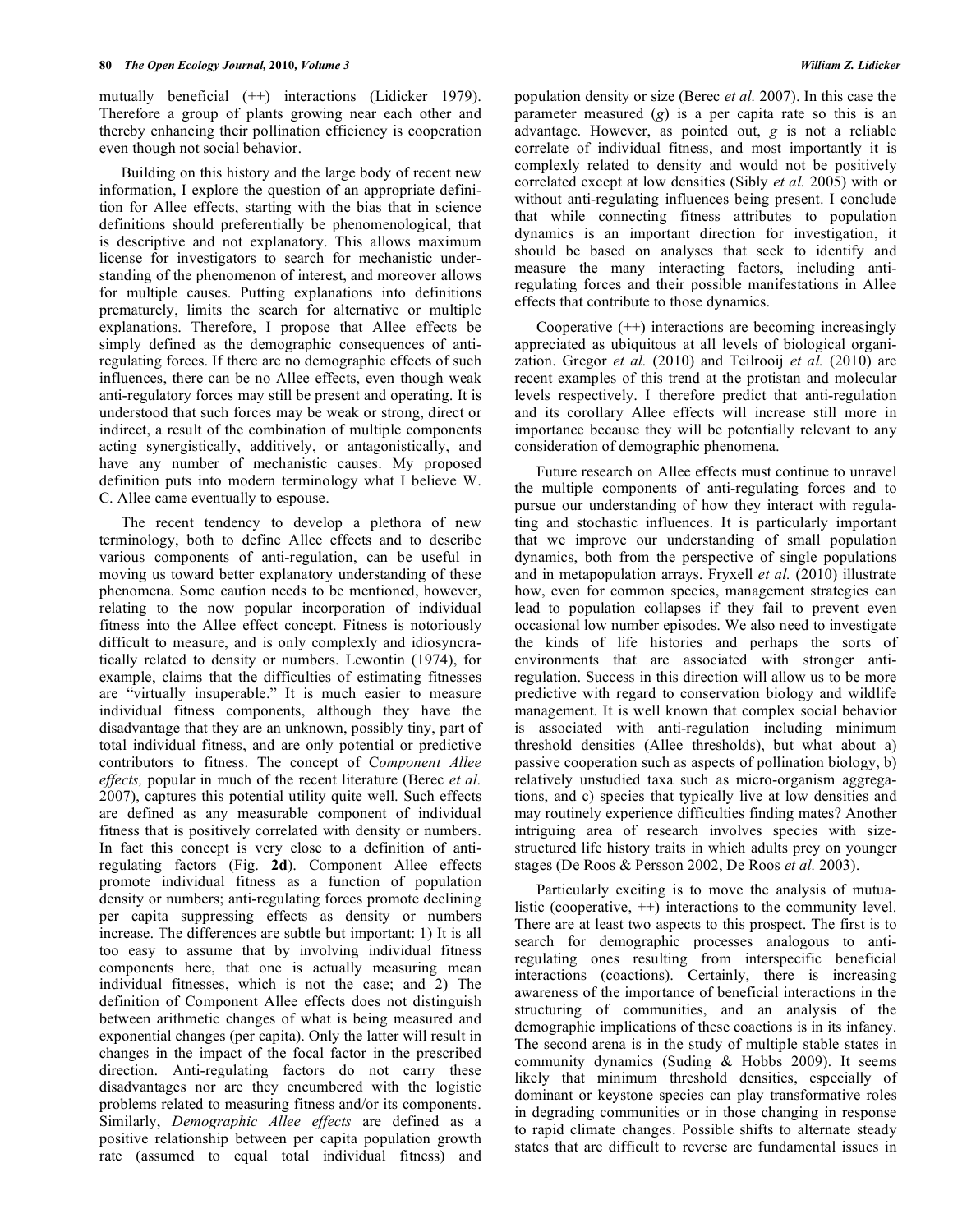restoration ecology (Hobbs and Suding 2008, Schröder *et al.* 2005, Suding *et al.* 2004).

#### **REFERENCES**

- Allee, WC (1931) *Animal Aggregations, a Study in General Sociology,* Univ. Chicago Press, Chicago.
- Allee, WC (1932) *Animal Life and Social Growth,* Williams & Wilkins Co., Baltimore.
- Allee, WC (1938) *The Social Life of Animals,* Norton, New York.
- Allee, WC (1951) *Cooperation among Animals, with Human Implications,* Henry Schuman, New York.
- Allee, WC & Bowen, E (1932) Studies in animal aggregations: mass protection against colloidal silver among goldfishes. *Journal of Experimental Zoology,* 61, 185-207.
- Allee, WC, Emerson, AE, Park, O, Park, T & Schmidt, KP (1949) *Principles of Animal Ecology,* W. B. Saunders, Philadelphia.
- Andrewartha, HG & Birch, LC (1954) *The Distribution and Abundance of Animals,* Univ. Chicago Press, Chicago.
- Angulo, E, Roemer, GW, Berec, L, Gascoignes, J, & Courchamp, F (2007) Double Allee effects and extinction of the Island Fox. *Conservation Biology,* 21, 1082-91.
- Begon, M, Harper, JL & Townsend, CR (1986) *Ecology: Individuals, Populations and Communities,* Blackwell Sci. Pub., Oxford.
- Berec, L, Angulo, E & Courchamp, F (2007) Multiple Allee effects and population management. *Trends in Ecology and Evolution* 22: 185- 91.
- Bessa-Gomes, C, Legendre, S & Clobert, J (2004) Allee effects, mating systems and the extinction risk of populations with two sexes. *Ecology Letters,* 7, 802-12.
- Bourcher, DH (Ed) (1985) *The Biology of Mutualism,* Oxford Univ. Press, New York.
- Chabrzyk, G & Coulson, JC (1976) Survival and recruitment in the Herring Gull *Larus argentatus*. *Journal of Animal Ecology,* 45, 187-203.
- Courchamp, F, Clutton-Brock, T & Grenfell, B (1999a) Inverse density dependence and the Allee Effect. *Trends in Ecology and Evolution,* 14, 405-10.
- Courchamp, F, Grenfell, B & Clutton-Brock, T (1999b) Population dynamics of obligate cooperators. *Proceedings of the Royal Society of London, Ser. B,* 266, 557-63.
- Courchamp, F, Berec, L & Gascoigne, J (2008) *Allee Effects in Ecology and Conservation,* Oxford Univ. Press, New York.
- Darling, FF (1938) *Bird Flocks and Breeding Cycle, a Contribution to the Study of Avian Sociality,* Cambridge Univ. Press, Cambridge.
- Darwin, CR (1859) *On the Origin of Species by Means of Natural Selection, or the Preservation of Favoured Races in the Struggle for Life,* 1st ed. John Murray, London.
- Darwin, CR (1872) *The Origin of Species by means of Natural Selection,* 6th ed. John Murray, London.
- Dennis, B (1989) Allee-effects: population growth, critical density, and the chance of extinction. *Nature Research Modeling,* 3, 481-538.
- Dennis, B (2002) Allee effect in stochastic populations. *Oikos,* 96: 389-401.
- De Roos, AM & Persson, L (2002) Size-dependent life-history traits promote catastrophic collapses of top predators. *Proceedings of the National Academy of Sciences,* 99: 12907-12.
- De Roos, AM, Persson, L & Thieme, HR (2003) Emergent Allee effects in top predators feeding on structured prey populations. *Proceedings of the Royal Society of London B,* 270, 611-8.
- Dugatkin, LA (1997) *Cooperation among Animals, an Evolutionary Perspective,* Oxford Univ. Press, Oxford.
- Espinas, AV (1877) *Des Sociétés Animales,* Baillières, Paris.
- Fowler, CW & Baker, JD (1991) A review of animal population dynamics at extremely reduced population levels. *Reports of the International Whaling Commission,* 41, 545-54.
- Fryxell, JM, Packer, C, McCann, K, Solberg, EJ, & Saether, B-E (2010) Resource management cycles and the sustainability of harvested wildlife populations. *Science*, 328, 903-6.
- Gascoigne, J, Berec, L, Gregory, S & Courchamp, F (2009) Dangerously few liaisons: a review of mate-finding Allee effects. *Population Ecology* 51, 355-72.
- Gascoigne, J & Lipcius, RN (2004) Allee effects in marine systems. *Marine Ecology Progress Series,* 269, 49-59.
- Glasgow, JP (1963) *The Distribution and Abundance of the Tsetse,* MacMillan Co., New York.
- *Allee Effect, its History and Future The Open Ecology Journal,* **2010***, Volume 3* **81**
	- Gould, SJ (1988) Kropotkin was no crackpot. *Natural History,* 7, 12-21. Gregor, T, Fujimoto, K, Masaki, N, & Sawai, S (2010). The onset of
	- collective behavior in social amoebae. S*cience*, 328, 1021-25. Gregory, SD & Courchamp, F (2010). Safety in numbers: extinction arising
	- from predator-driven Allee effects. *Journal of Animal Ecology* 79, 511-14.
	- Groom, MJ (1998) Allee Effects limit population viability of an annual plant (*Clarkia concinna*). *American Naturalist,* 151, 487-96.
	- Hobbs, RJ & Suding, KN (2008) *New Models for Ecosystem Dynamics and Restoration,* Island Press, Washington, DC.
	- Howard, HE (1920) *Territory in Bird Life,* Murray, London.
	- Hutchings, JA & Reynolds, JD (2004) Marine fish population collapses: consequences for recovery and extinction risk. *BioScience,* 54, 297- 309.
	- Jennersten, O (1988) Pollination in *Dianthus deltoides* (Caryophyllaceae): effects of habitat fragmentation on visitation and seed set. *Conservation Biology,* 2, 359-66.
	- Kappes, JJ & Davis, JM (2008) Evidence of positive indirect effects within a community of cavity-nesting vertebrates. *Condor,* 110, 441-49.
	- Keddy, P (1990) Is mutualism really irrelevant to ecology? *Bulletin Ecological Society of America,* 71, 101-2.
	- Keeling, MJ & Grenfell, BT (1997) Disease extinction and community size: modelling the persistence of measles. *Science,* 275, 65-7.
	- Knight, CB (1965) *Basic Concepts of Ecology,* Macmillan Co., New York.
	- Kozo-Polyansky, BM, Fet, V & Margulis, L (2010) *Symbiogenesis,* Harvard Univ. Press, Cambridge.
	- Kramer, AM, Dennis, B, Liebold, AM & Drake, JM (2009) The evidence for Allee effects. *Population Ecology* 51, 341-54.
	- Kramer, AM & Drake, JM (2010) Experimental demonstration of population extinction due to a predator-driven Allee effect. *Journal of Animal Ecology,* 79, 633-9.
	- Kropotkin, PA (1902) *Mutual Aid, a Factor of Evolution.* Knopf Pub., New York.
	- Kunin, WE (1993) Sex and the single mustard: population density and pollinator behavior effects on seed set. *Ecology,* 74, 2145-60.
	- Lande, R (2002) Incorporating stochasticity in population viability analysis. In: Beissinger, SR & McCullough, DR (Eds) *Population Viability Analysis,* Chicago, Univ. Chicago Press 18-40.
	- Lewontin, RC (1974) *The Genetic Basis of Evolutionary Change.* Columbia Univ. Press, New York.
	- Lidicker, WZ, Jr (1978) Regulation of numbers in small mammal populations – historical reflections and a synthesis. In: Snyder, DP (Ed) *Populations of Small Mammals under Natural Conditions,* Special Pub. no*. 5,* Pymatuning Lab. Ecology 122-41.
	- Lidicker, WZ, Jr (1988) Solving the enigma of microtine "cycles." *Journal of Mammalogy,* 69, 225-35.
	- Lidicker, WZ, Jr (1994) Population ecology. In: Birney, EC & Choate, JR (Eds) *75 Years of Mammalogy – 1919-1994,* Special Pub. no 11, Amer. Soc. Mammalogists 323-47.
	- Lidicker, WZ, Jr (2002) From dispersal to landscapes: progress in our understanding of population dynamics. *Acta Theriologica,* 47 (Suppl. 1), 23-37.
	- Lidicker, WZ, Jr (2007) Issues in rodent conservation. In: Wolff, JO & Sherman, PW (Eds) *Rodent Societies: an ecological and evolutionary perspective*. Univ. of Chicago Press, Chicago 453-62.
	- Liker, A & Bókony, V (2009) Larger groups are more successful in innovative problem solving in house sparrows. *Proceedings of the National Academy of Sciences USA,* 106, 7893-8.
	- Mitman, G (1992) *The State of Nature: Ecology, Community, and American Social Thought, 1900-1950.* Univ. Chicago Press, Chicago.
	- Morris, DW (2002) Measuring the Allee Effect: positive density dependence in small mammals. *Ecology,* 83, 14-20.
	- Myers, RA, Barrowman, NJ, Hutchings, JA & Rosenberg, AA (1995) Population dynamics of fish stocks at low population levels. *Science,* 269, 1106-8.
	- Odum, EP (1953) *Fundamentals of Ecology*, 1<sup>st</sup> ed. WB Saunders Co, Philadelphia.
	- Odum, EP (1983) *Basic Ecology.* Saunders College Pub., Philadelphia.
	- Odum, HT & Allee, WC (1954) A note on the stable point of populations showing both intraspecific cooperation and disoperation. *Ecology* 35, 95-7.
	- Palmer, TM, Stanton, ML, Young, TP, Goheen, JR, Pringle, RM, & Karban, R (2008) Breakdown of an ant-plant mutualism follows the loss of large herbivores from an African savanna. *Science,* 319, 192-5.